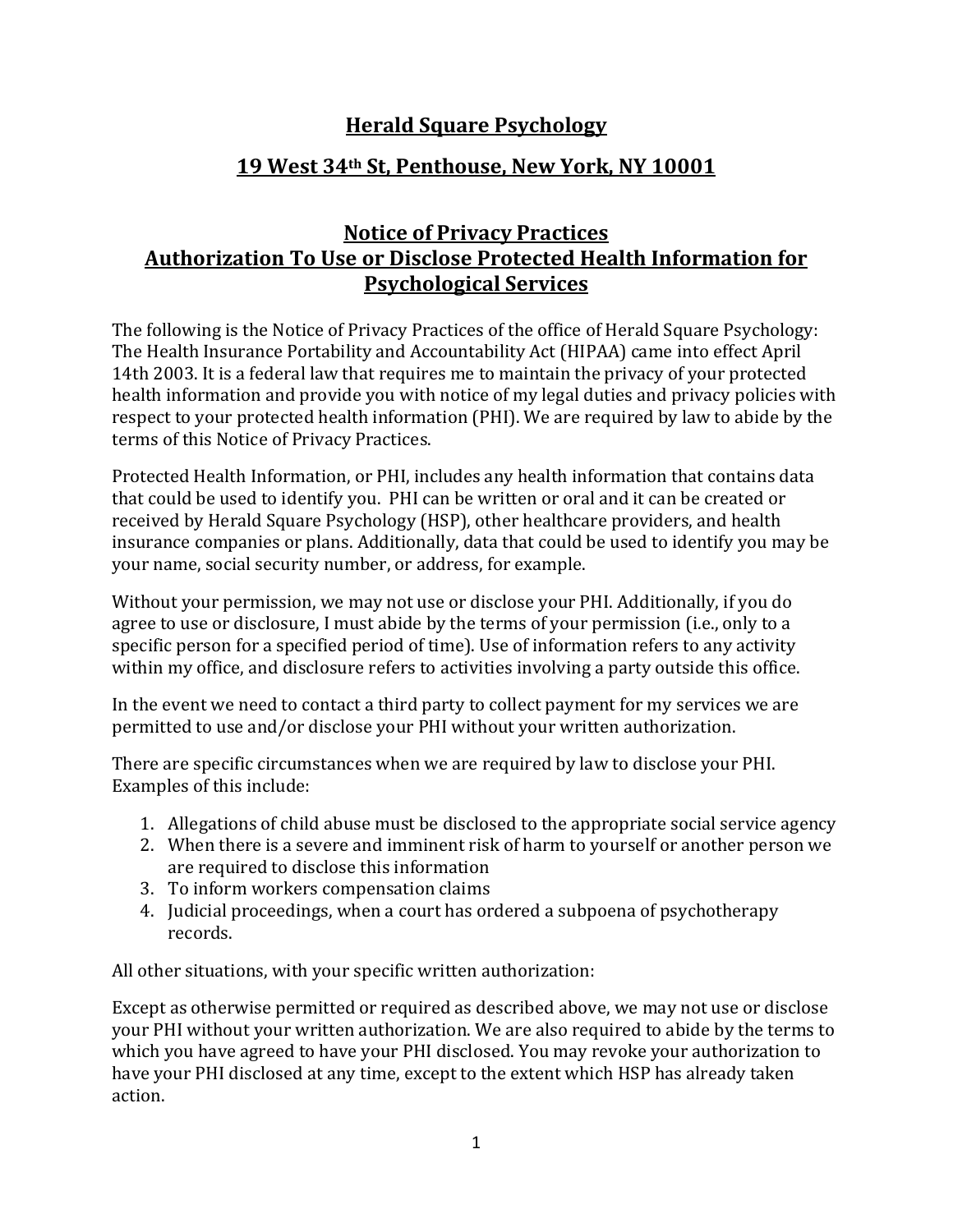Psychotherapy Notes are defined as records of communications during individual, couples, or family counseling which may be maintained in addition to and separate from medical and healthcare records.

Right to Amend Your Protected Health Information:

You have the right to amend your PHI, for as long as you have a medical record at this office. Additionally, We have the right to deny this request. If you would like to make an amendment, please do so in writing with a reason why you would like to amend your record.

Right to Receive an Accounting of Disclosures of Your Protected Health Information:

You have a right to receive an accounting of the disclosures made of your PHI for which you have not provided an authorization, for the prior six years. Please make this request in writing. HSP is not required to provide accountings of disclosures for the following purposes: payment, disclosures that you have authorized, disclosures to you, disclosures to other healthcare providers involved in your care, for national security purposes, and to correctional institutions.

You may file a complaint with HSP and with the Secretary of the Department of Health and Human Services if you believe that your privacy rights have been violated. Please submit your complaint in writing to me at the address below.

Amendments to this Notice of Privacy Practices:

We reserve the right to revise or amend this Notice of Privacy Practices at any time. Upon your written request, we will provide with notice of a change in these policies within 60 days of receipt of your request.

We may contact various credit agencies and consumer reporting agencies, with information as necessary for the collection of unpaid fees, provided we notify you in writing prior to making collection efforts that require disclosure of your PHI.